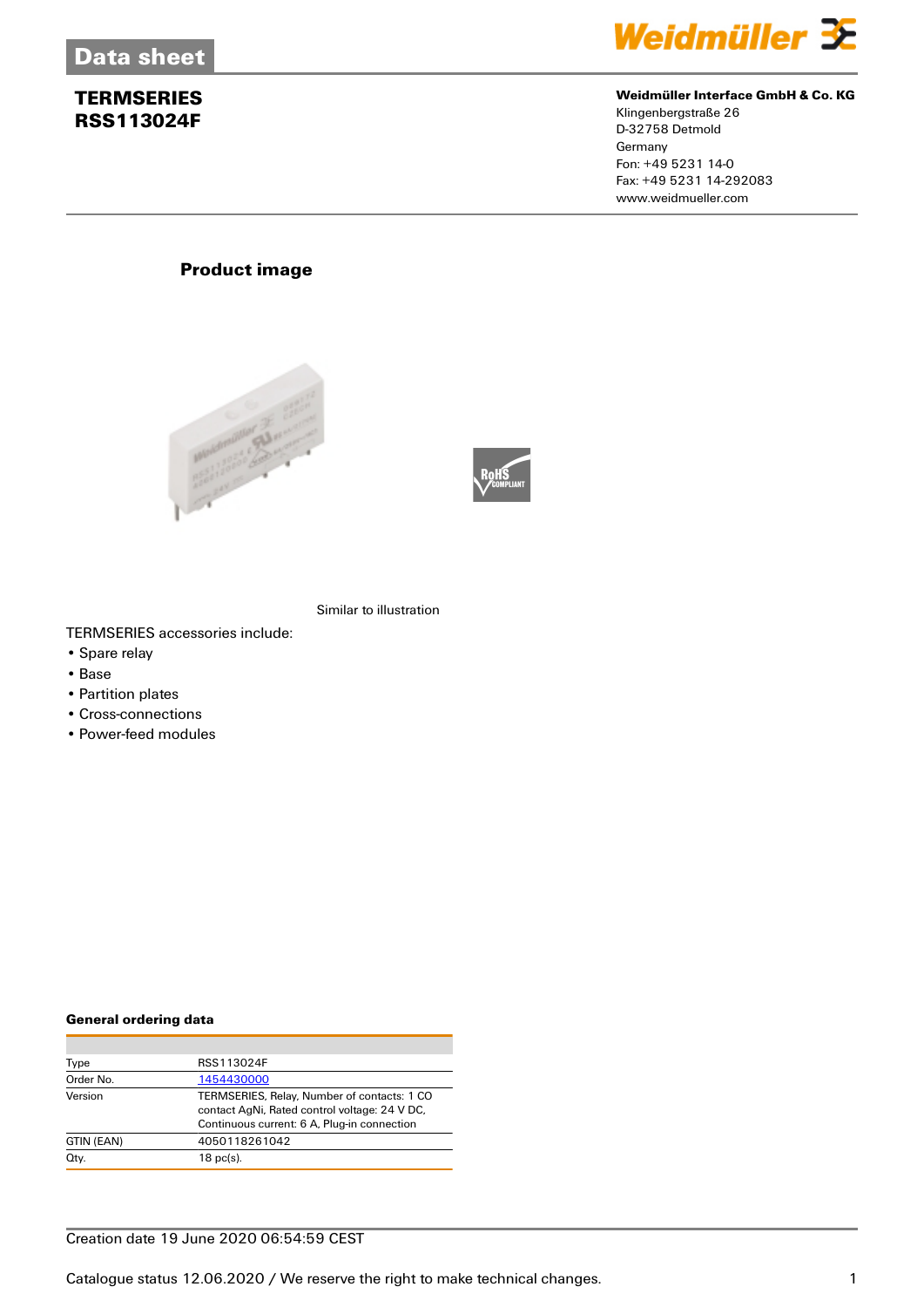# **Technical data**



#### **Weidmüller Interface GmbH & Co. KG**

Klingenbergstraße 26 D-32758 Detmold Germany Fon: +49 5231 14-0 Fax: +49 5231 14-292083

| <b>Dimensions and weights</b>                    |                                         |                                                   |                               |
|--------------------------------------------------|-----------------------------------------|---------------------------------------------------|-------------------------------|
|                                                  |                                         |                                                   |                               |
| Width                                            | $5 \text{ mm}$                          | Width (inches)                                    | 0.197 inch                    |
| Height                                           | 28 mm                                   | Height (inches)                                   | 1.102 inch                    |
| Depth                                            | $15 \text{ mm}$                         | Depth (inches)                                    | 0.591 inch                    |
| Net weight                                       | 5.1 <sub>g</sub>                        |                                                   |                               |
| <b>Temperatures</b>                              |                                         |                                                   |                               |
|                                                  |                                         |                                                   |                               |
| Humidity                                         | 585 % rel. humidity, no<br>condensation | Operating temperature, max.                       |                               |
| Operating temperature, min.                      | -40 $^{\circ}$ C                        | Storage temperature, max.                         | 85 °C                         |
| Storage temperature, min.                        | -40 $^{\circ}$ C                        | Operating temperature                             | -40 °C85 °C                   |
| Storage temperature                              | $-40 °C85 °C$                           |                                                   |                               |
| <b>Rated data UL</b>                             |                                         |                                                   |                               |
| Certificate No. (cURus)                          | E475330                                 |                                                   |                               |
| Input                                            |                                         |                                                   |                               |
|                                                  |                                         |                                                   |                               |
| Rated control voltage                            | 24 V DC                                 | Rated current DC                                  | 7 mA                          |
| Power rating                                     | 170 mW                                  | Pull-in/drop-out voltage, typ.                    | 18 V / 1.2 V DC               |
| Coil resistance                                  | 3390 $\Omega$ ± 15 %                    |                                                   |                               |
| <b>Output</b>                                    |                                         |                                                   |                               |
|                                                  |                                         |                                                   |                               |
| Rated switching voltage                          | 250 V AC                                | Max. switching voltage, AC                        | 250 V                         |
| Max. switching voltage, DC                       | 250V                                    | Continuous current                                | 6 A                           |
| Inrush current                                   | 20 A / 20 ms                            | AC switching capacity (resistive), max.           | 1500 VA                       |
| DC switching capacity (resistive), max.          | 144 W @ 24 V                            | Switch-on delay                                   | $< 8$ ms                      |
| Switch-off delay                                 |                                         | Min. switching power                              | 1 mA @ 24 V, 10 mA @ 10       |
| Max. switching frequency at rated load           | < 4 ms<br>$0.1$ Hz                      |                                                   | V, 100 mA @ 5 V               |
| <b>Contact data</b>                              |                                         |                                                   |                               |
|                                                  |                                         |                                                   |                               |
| Contact type                                     | 1 CO contact (AqNi)                     | Mechanical service life                           | 10 x $10^6$ switching cycles  |
| <b>General data</b>                              |                                         |                                                   |                               |
|                                                  |                                         |                                                   |                               |
| Test button                                      | No                                      | Mechanical switch position indicator              | No                            |
| Colour                                           | white                                   | UL 94 flammability rating                         | $V-0$                         |
| <b>Insulation coordination</b>                   |                                         |                                                   |                               |
|                                                  |                                         |                                                   |                               |
| Protection degree                                | <b>IP67</b>                             | Dielectric strength, Input/Output                 | 4 kV $_{\text{eff}}$ / 1 Min. |
| Impulse withstand voltage at input and<br>output | 6 kV (1.2/50 µs)                        | Creepage and clearance distance input -<br>output | $\geq 5.5$ mm                 |
| Dielectric strength of open contact              | 1 kV $_{\text{eff}}$ / 1 min            |                                                   |                               |
| Further details of approvals / standards         |                                         |                                                   |                               |
|                                                  |                                         |                                                   |                               |
| Certificate No. (cURus)                          | E475330                                 |                                                   |                               |

### Creation date 19 June 2020 06:54:59 CEST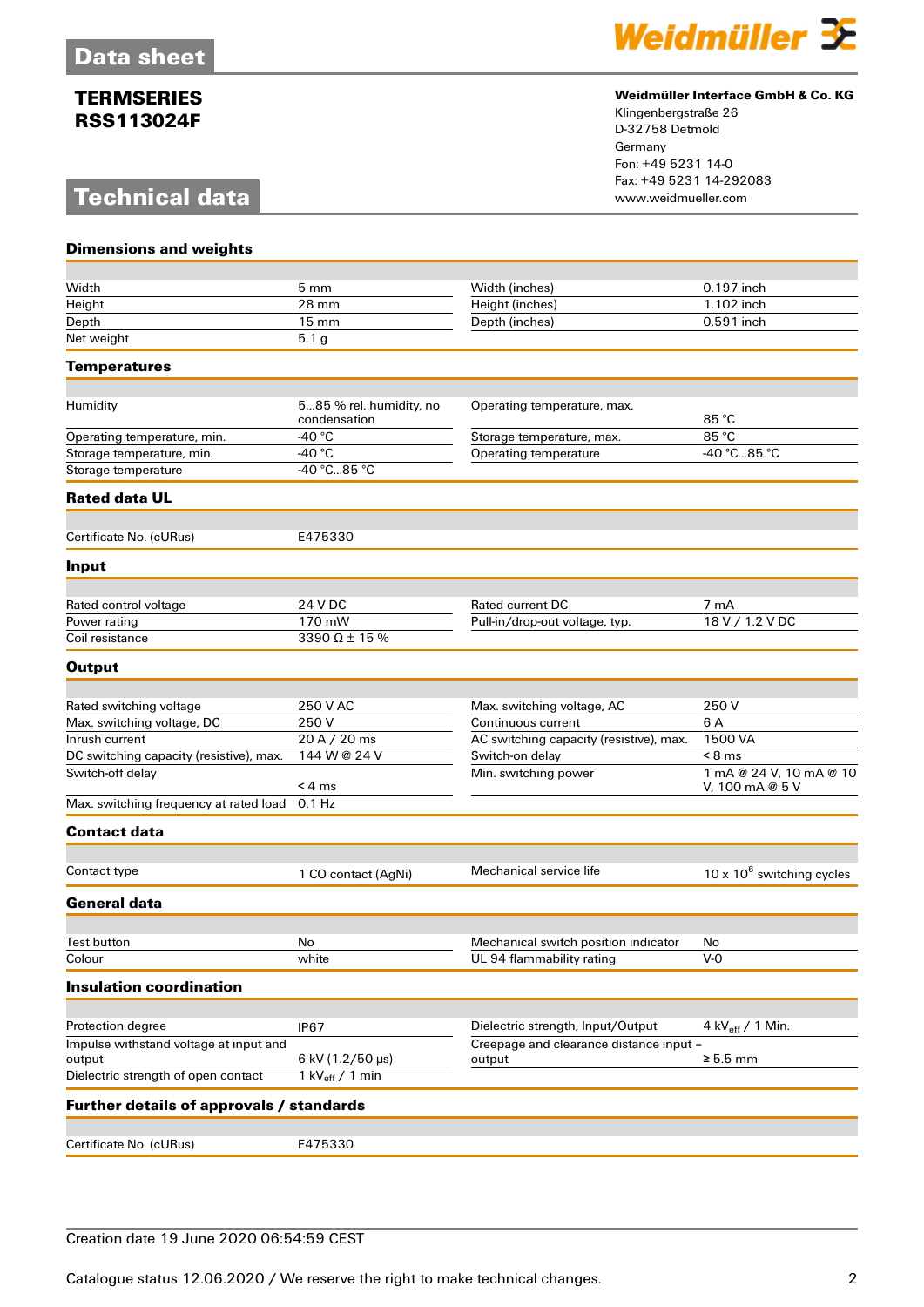# **Technical data**



#### **Weidmüller Interface GmbH & Co. KG**

Klingenbergstraße 26 D-32758 Detmold Germany Fon: +49 5231 14-0 Fax: +49 5231 14-292083

| <b>Connection data</b> |                    |                 |             |  |  |  |  |
|------------------------|--------------------|-----------------|-------------|--|--|--|--|
| Wire connection method | Plug-in connection |                 |             |  |  |  |  |
|                        |                    |                 |             |  |  |  |  |
| <b>Classifications</b> |                    |                 |             |  |  |  |  |
|                        |                    |                 |             |  |  |  |  |
| ETIM 6.0               | EC001437           | <b>ETIM 7.0</b> | EC001437    |  |  |  |  |
| eClass 9.0             | 27-37-16-01        | eClass 9.1      | 27-37-16-01 |  |  |  |  |
| eClass 10.0            | 27-37-16-01        |                 |             |  |  |  |  |

### **Approvals**

Approvals



ROHS Conform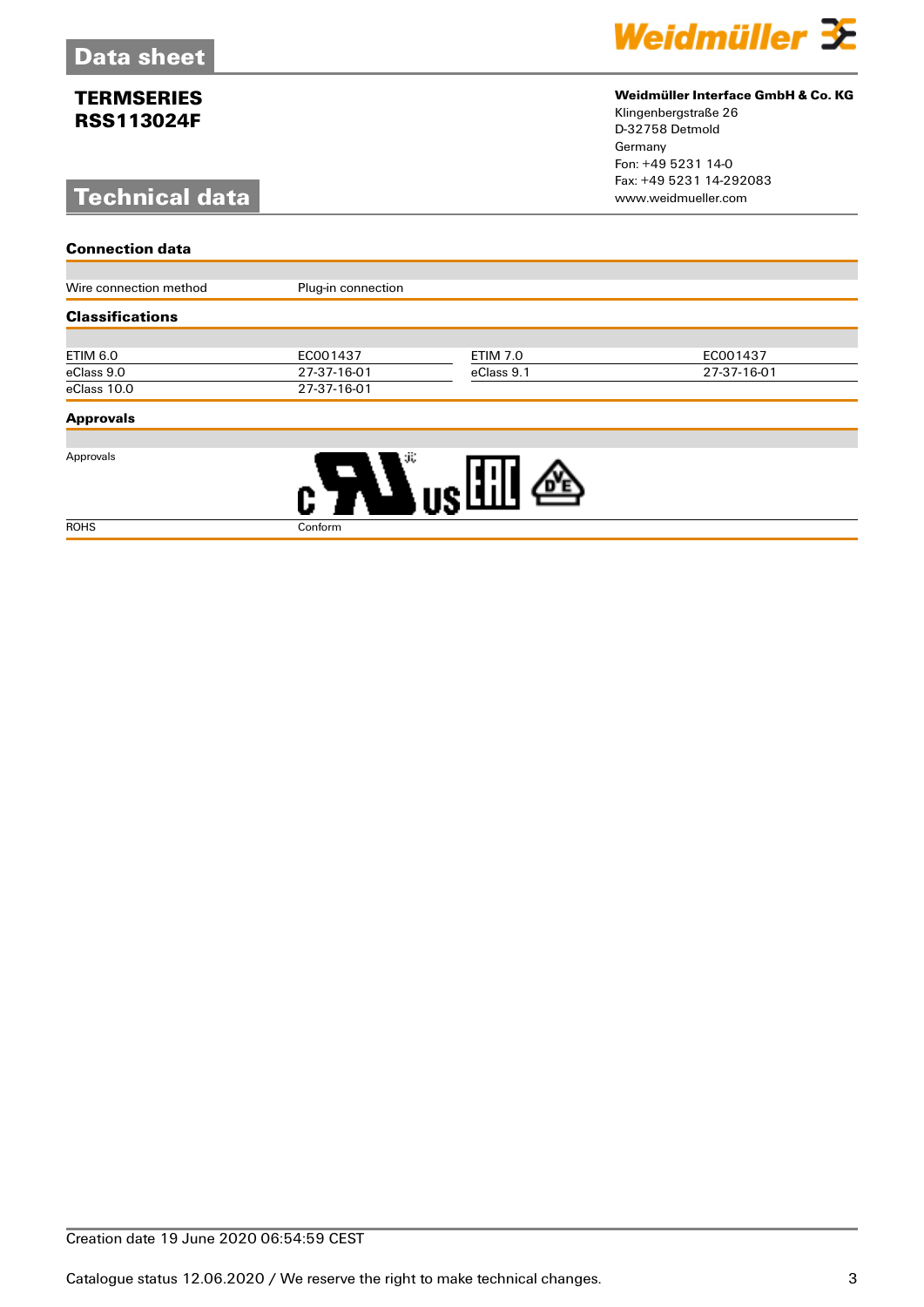# **Drawings**



#### **Weidmüller Interface GmbH & Co. KG**

Klingenbergstraße 26 D-32758 Detmold Germany Fon: +49 5231 14-0 Fax: +49 5231 14-292083